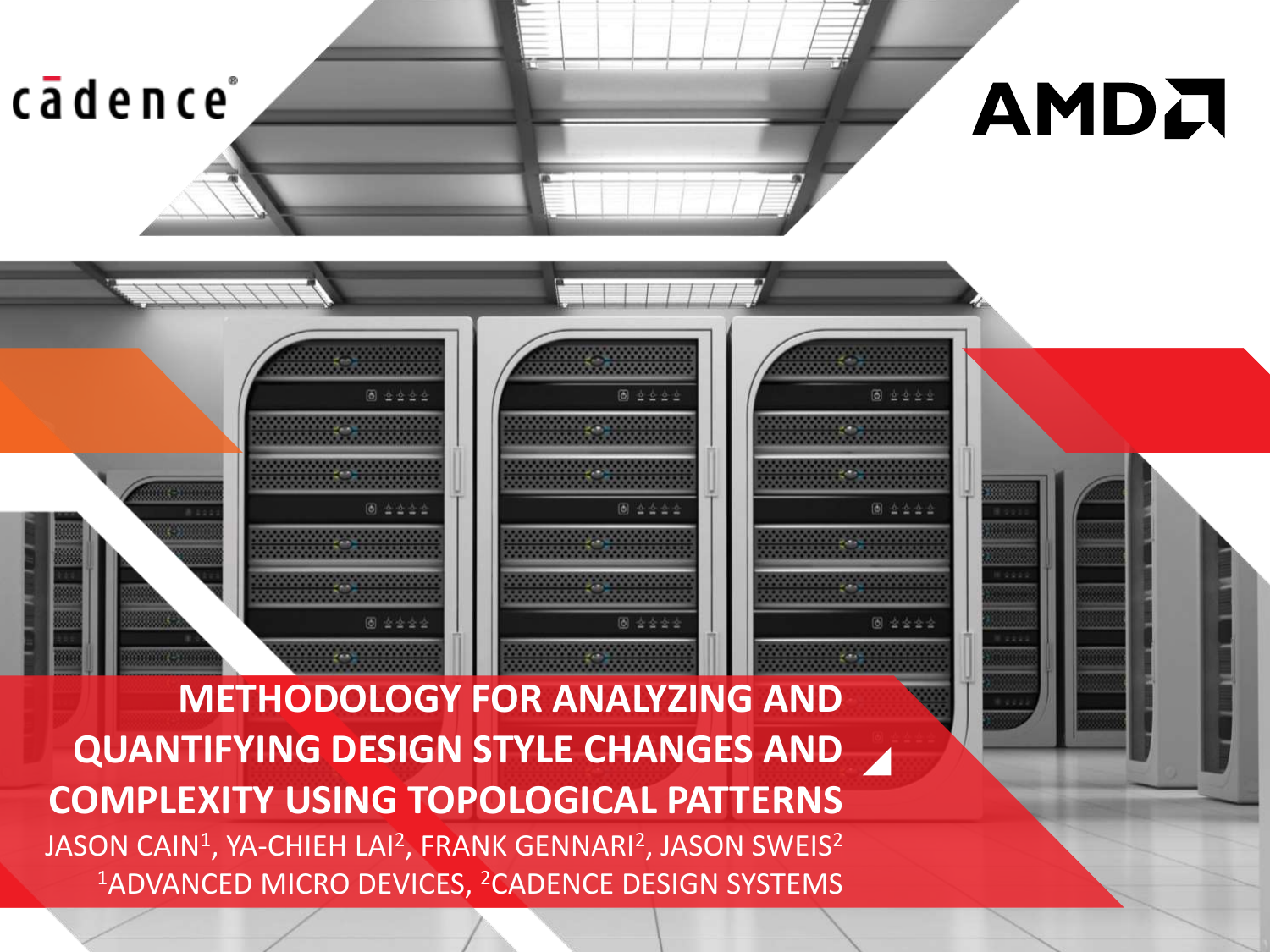



TOPOLOGICAL PATTERN DESCRIPTION

LAYOUT PATTERN EXTRACTION

TOPOLOGICAL LAYOUT COMPARISON

**SUMMARY** 

2 | SPIE ADVANCED LITHOGRAPHY | FEBRUARY 24, 2016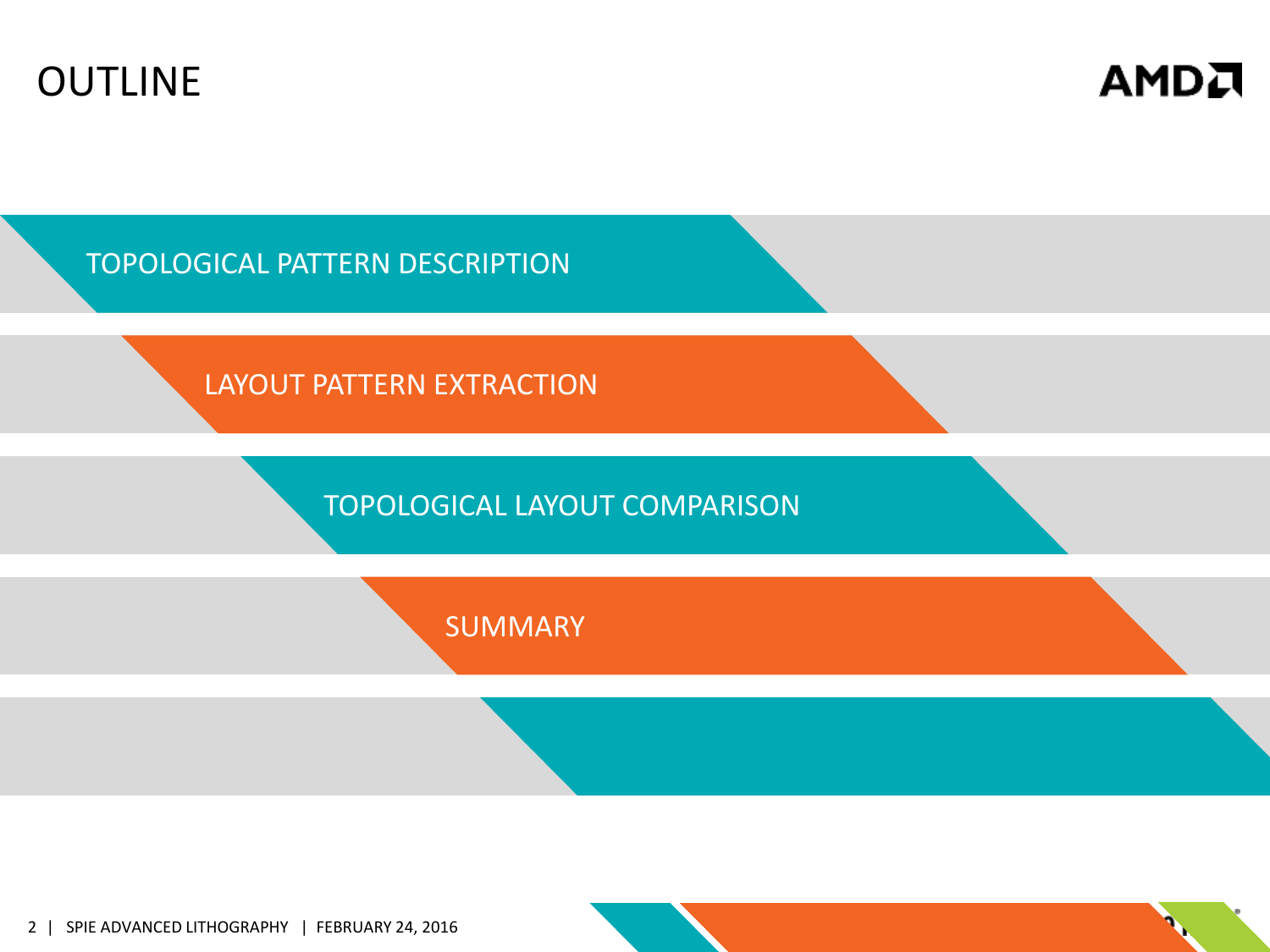# INTRODUCTION

- Pattern matching engines have been available in the IC physical design ecosystem for over a decade.
- $\blacktriangle$  The use of pattern matching to augment design-rule checking (DRC) in the physical verification flow has been widely adopted.
- Early pattern matching engines used a three-value logic (TVL) method for describing patterns.
- The more recent introduction of topological-based pattern matching engines has opened a range of new applications for layout analysis.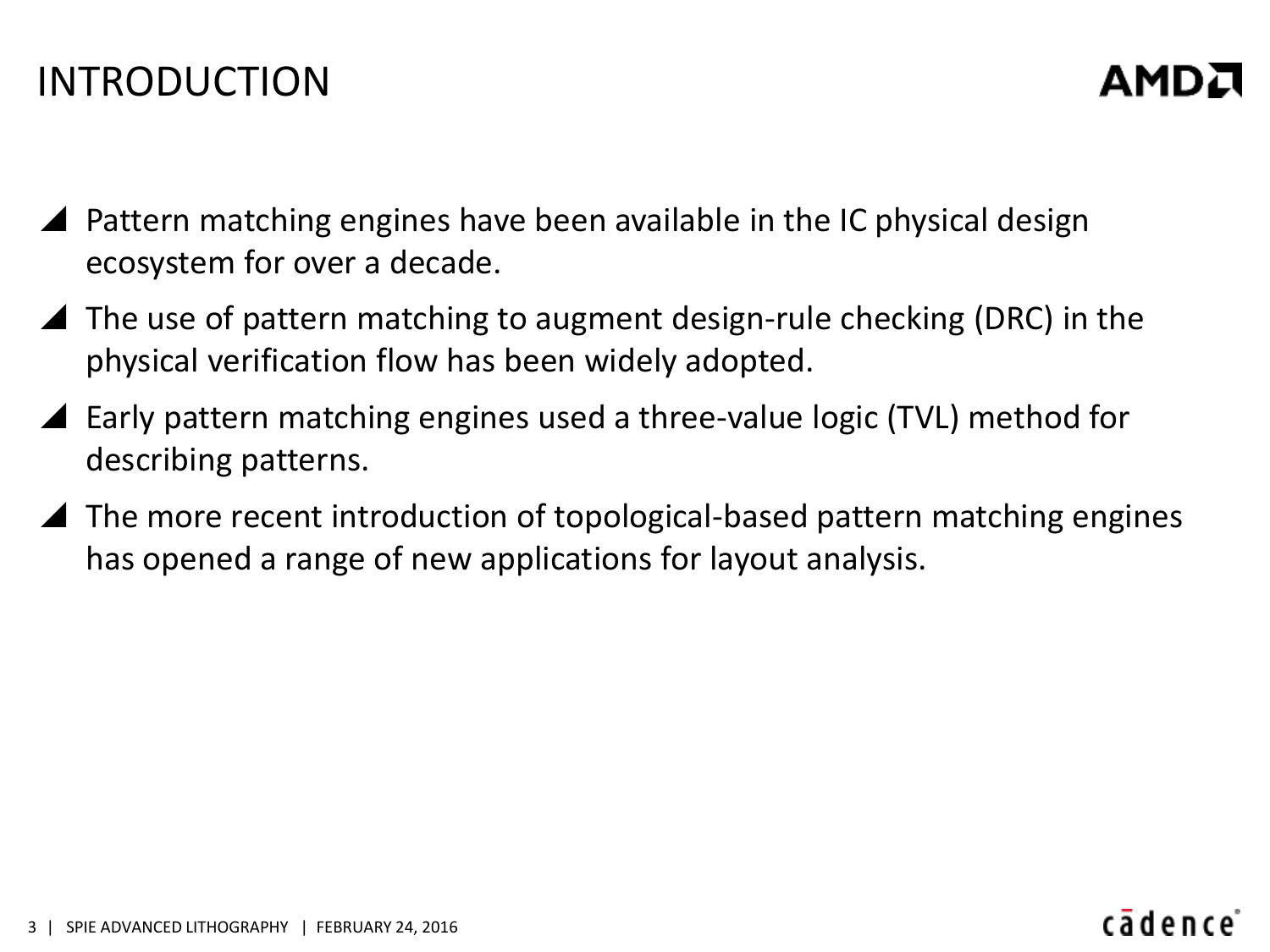# TOPOLOGICAL PATTERN DESCRIPTION

# **AMDA**



- A powerful tool for characterizing and comparing physical designs
- Compact form for describing patterns
- Can be independent of physical dimensions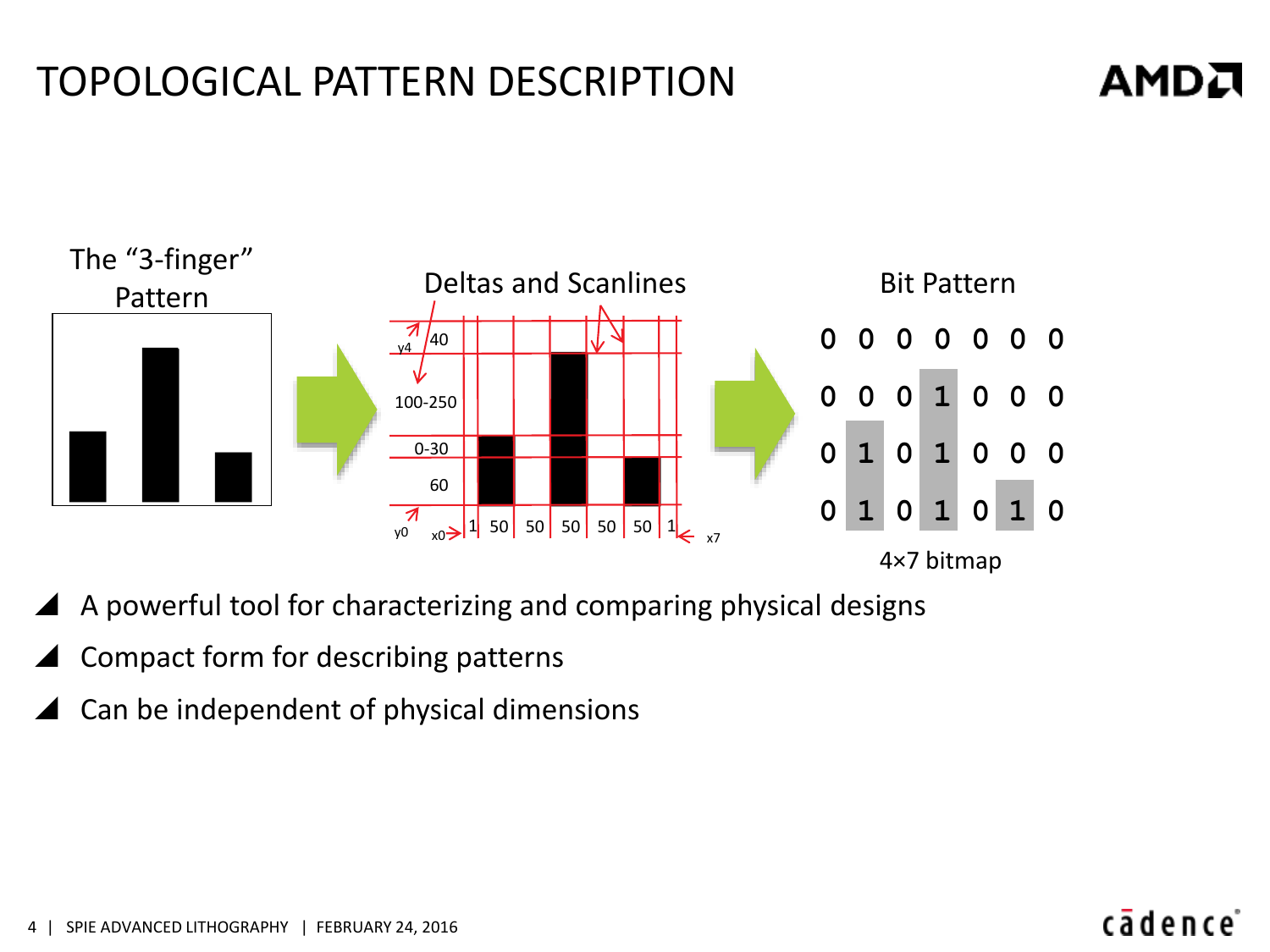### TOPOLOGICAL PATTERNS CAN BE USED FOR ANALYSIS AMDA



- 1. Understand usage of patterns in your designs (with locations)
- 2. Identify common cases (which must yield well) and outliers/edge cases
- **3. Identify what is new/different in an incoming design**

### 5 | SPIE ADVANCED LITHOGRAPHY | FEBRUARY 24, 2016

# cādence<sup>®</sup>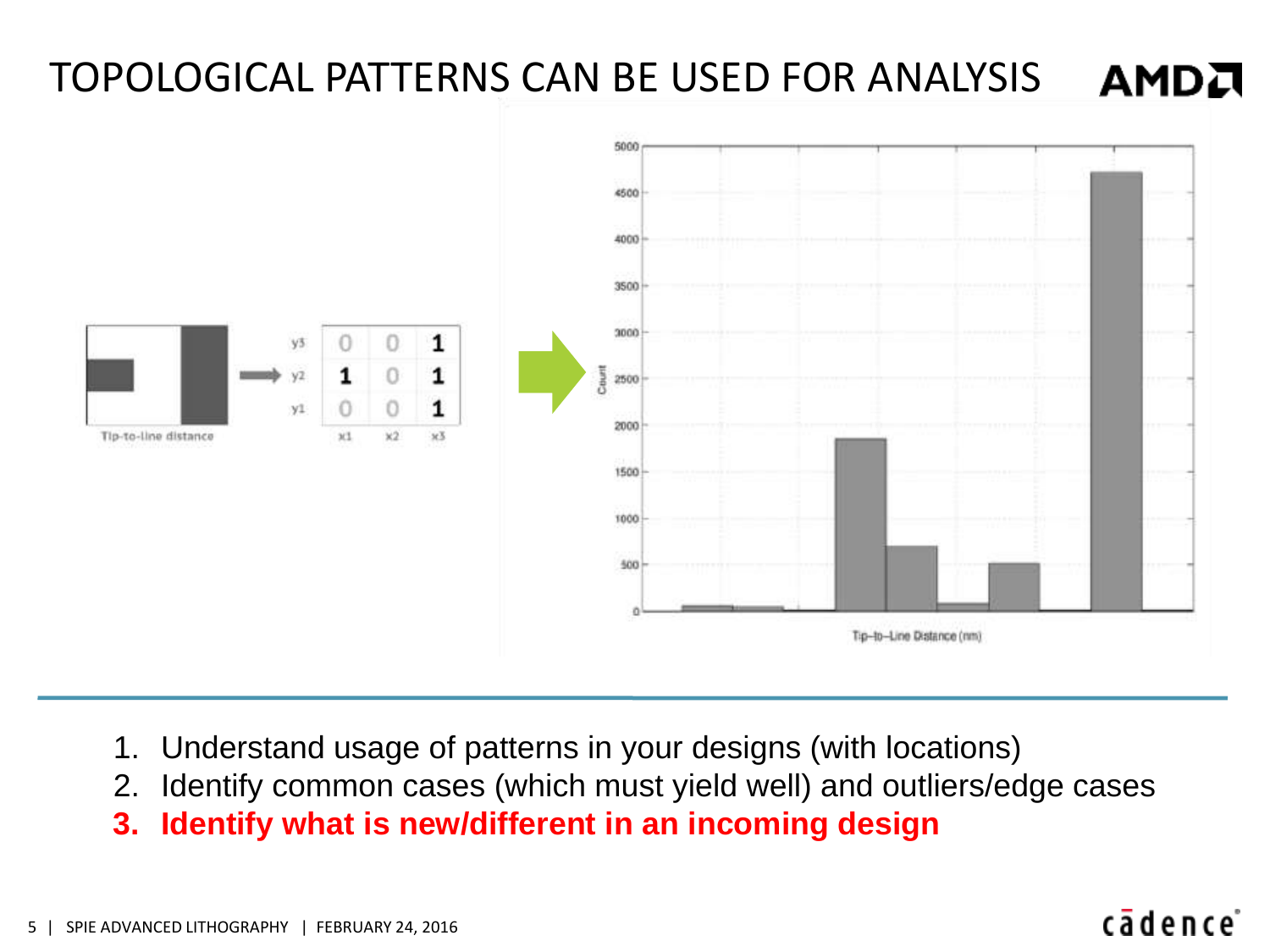# LAYOUT PATTERN EXTRACTION

# AMDA

- 1. Systematically scan a window across entire design (choice of window size is important!)
- 2. In every window, break-down and identify every pattern and sub-pattern that exists in that design (with dimensions)
- 3. Store a full catalog of all patterns with dimensions



▶ In our experiments, full chip 1X Metal layers captured in < 8 hours w/ 32 CPUs cādence

**Pattern Extraction**

SPIE ADVANCED LITHOGRAPHY | FEBRUARY 24, 2016

Reference

Pattern Capture

Design(s) (OASIS,GDS)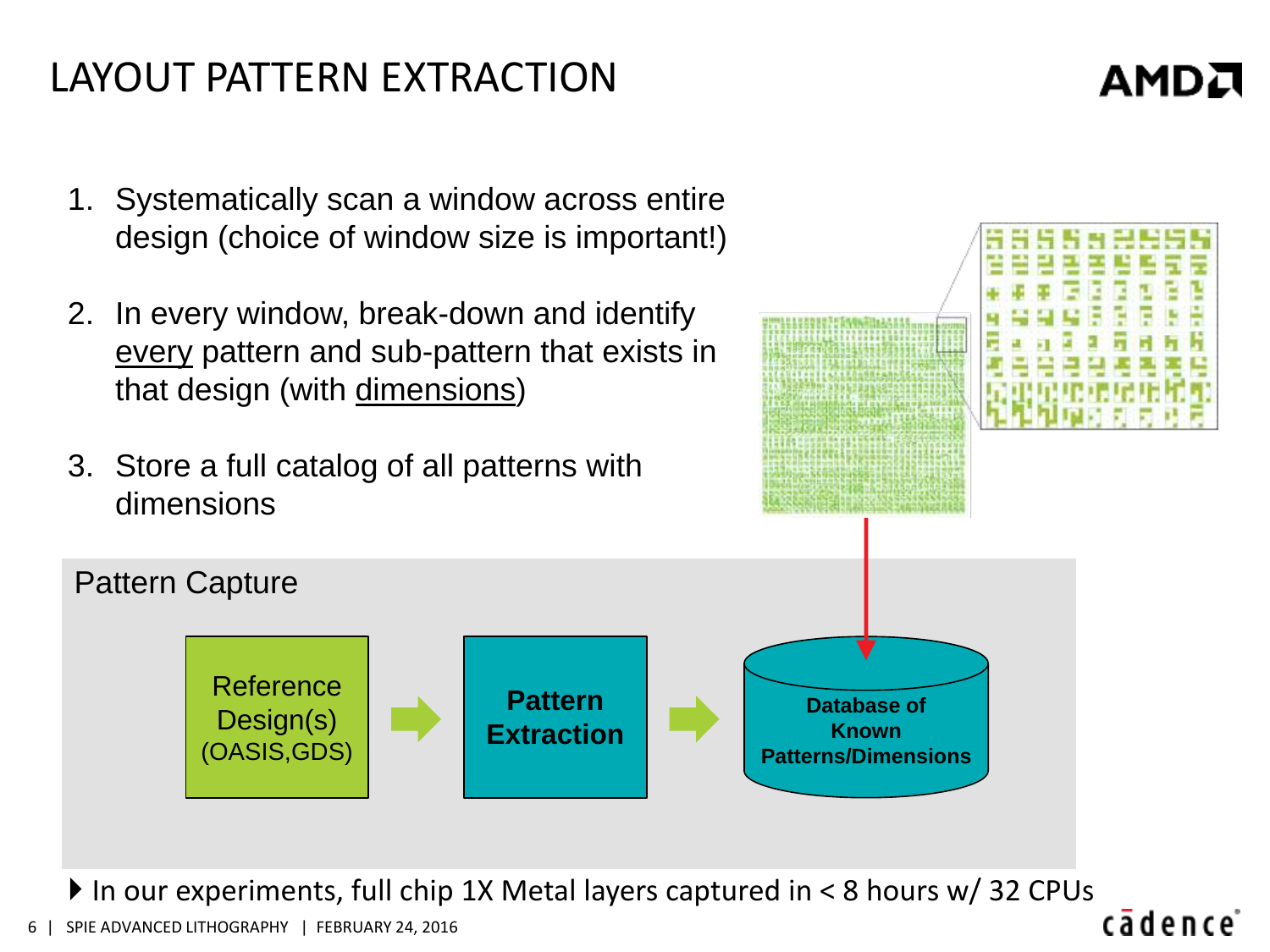# TOPOLOGICAL PATTERN EXAMPLES FOR MX LAYERS 14NM DIGITAL LOGIC – WINDOW SIZE = 3 METAL PITCHES



7 | SPIE ADVANCED LITHOGRAPHY | FEBRUARY 24, 2016

# cādence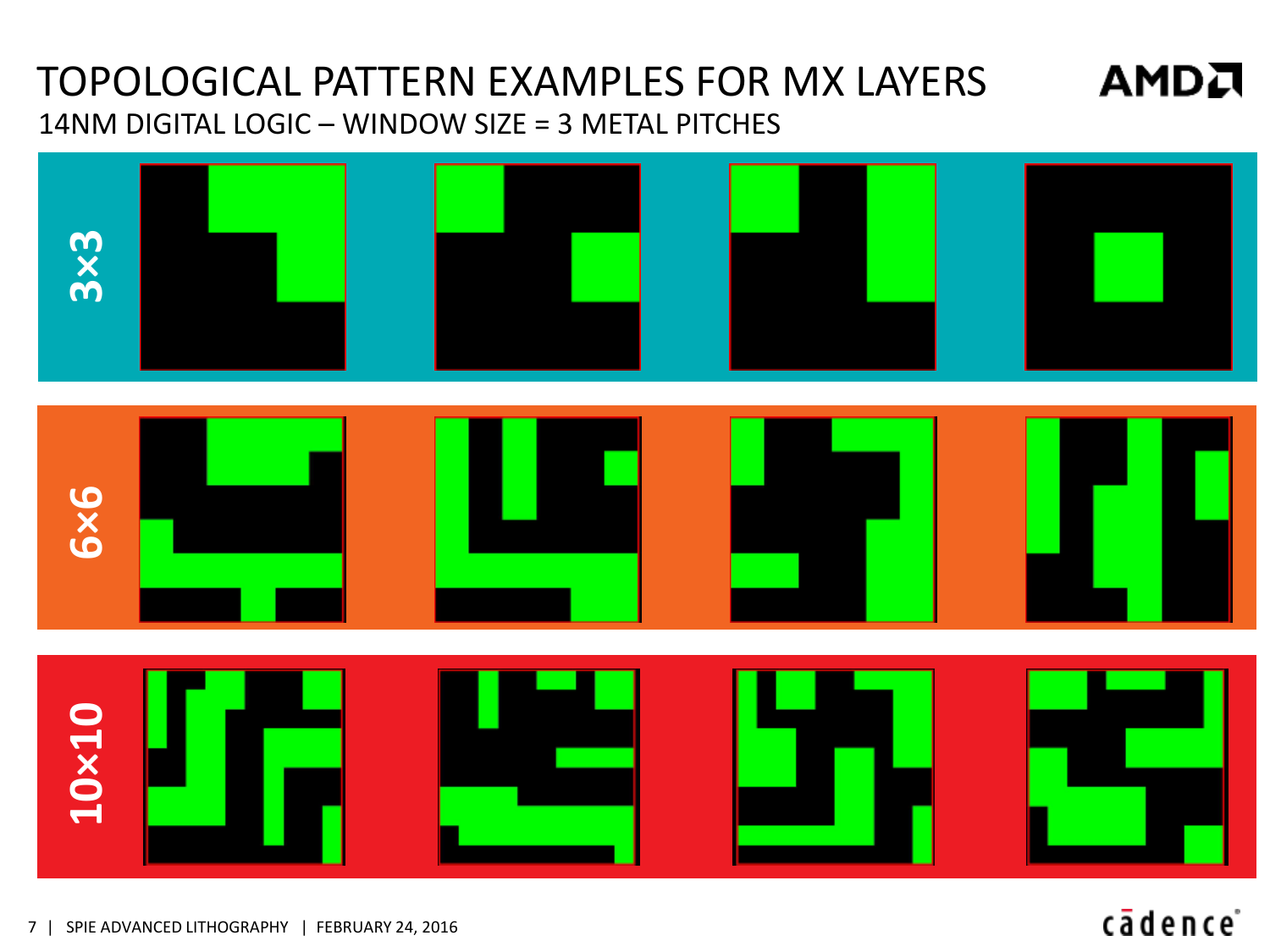# PATTERN EXTRACTION FOR 14NM DIGITAL LOGIC 1X METAL LAYERS, WINDOW SIZE = 3 METAL PITCHES, INEXACT MATCHES

AMDA

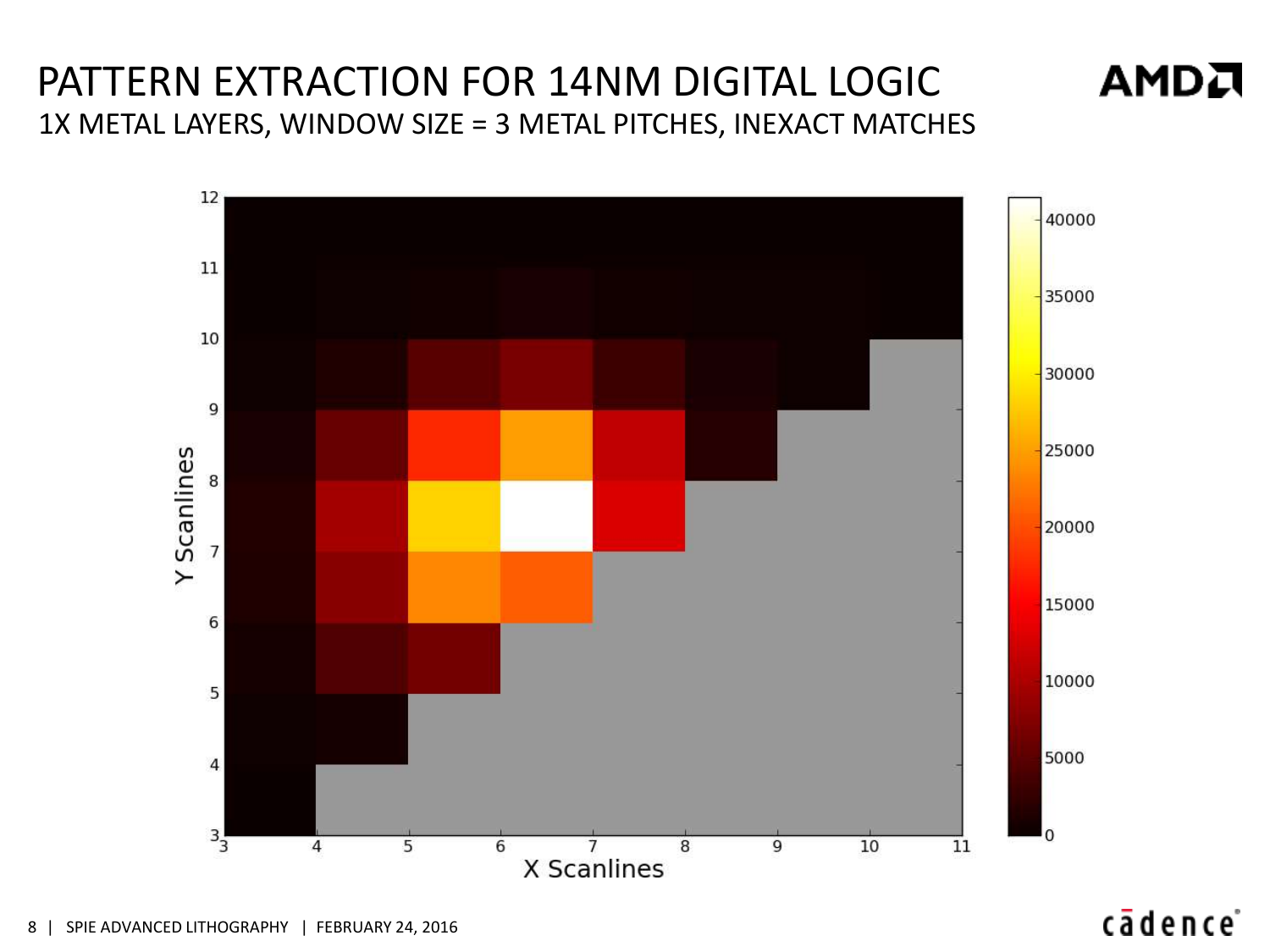# EVOLUTION OF DESIGN TOPOLOGICAL COMPLEXITY 1X METAL LAYERS, WINDOW = 3 METAL PITCHES, INEXACT MATCHES



**AMDA** 

100

10

- The same circuit was implemented in 28, 20, and 14 nm technologies.
- Pattern extraction was run on each and the number of unique topologies was counted.
	- Note the use of a log scale. **Technology Node Total Unique Patterns** 28 nm 20,718,038 20 nm 835,017 14 nm 242,617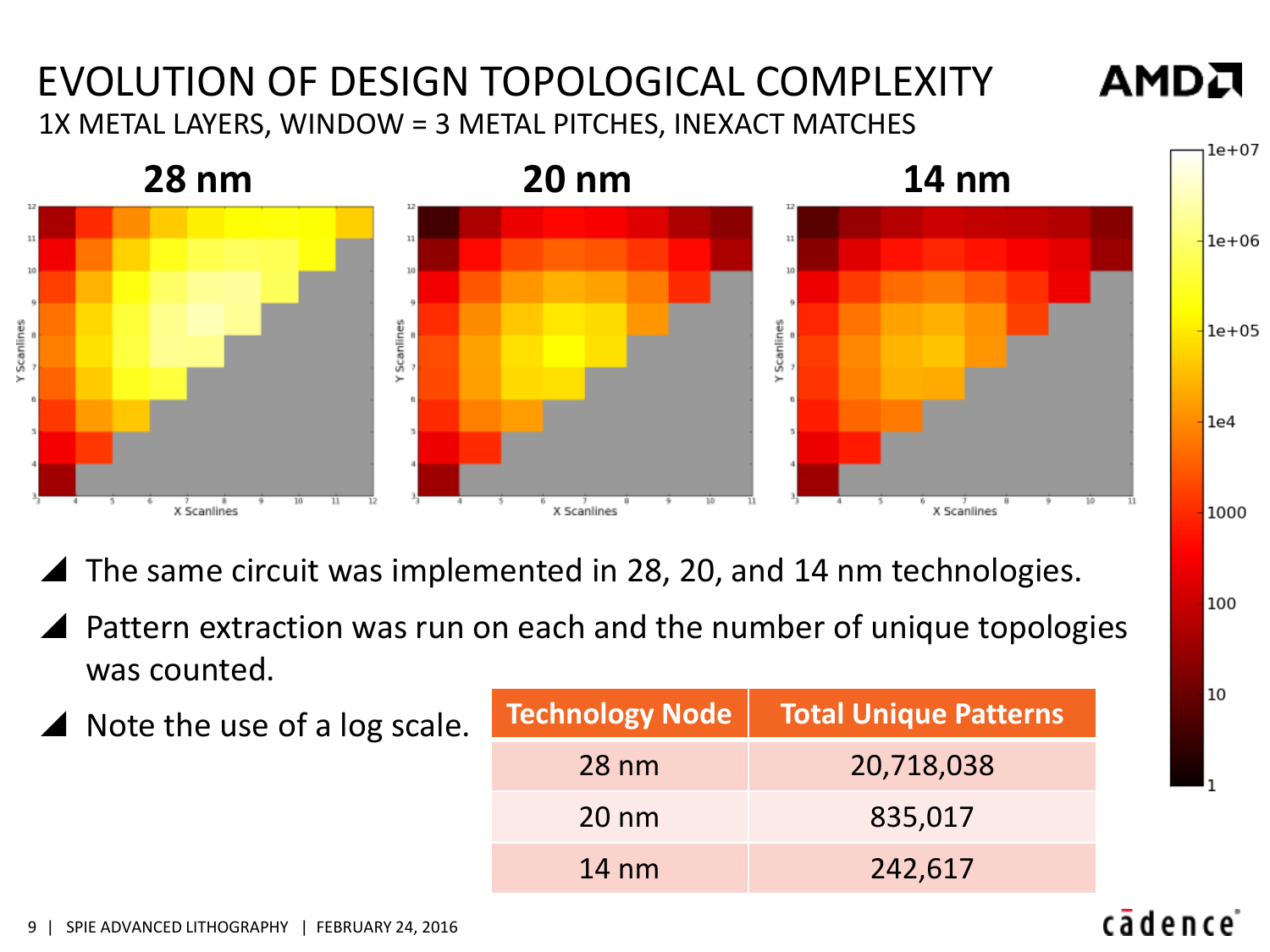# EVOLUTION OF DESIGN TOPOLOGICAL COMPLEXITY 1X METAL LAYERS, WINDOW = 3 METAL PITCHES, INEXACT MATCHES



- An order of magnitude decrease in the design complexity (as measured by the number of unique topologies) of 1x metal layers from 28nm to 20nm.
	- ‒ Shift to double patterning
	- ‒ Some metal routing complexity shifted to local interconnect
- $\triangle$  Additional decrease of  $\sim$ 4× from 20nm to 14nm despite the fact that 1x metal design rules are very similar.
	- ‒ Shift to FinFET devices and impact of increased regularity of front end

100

10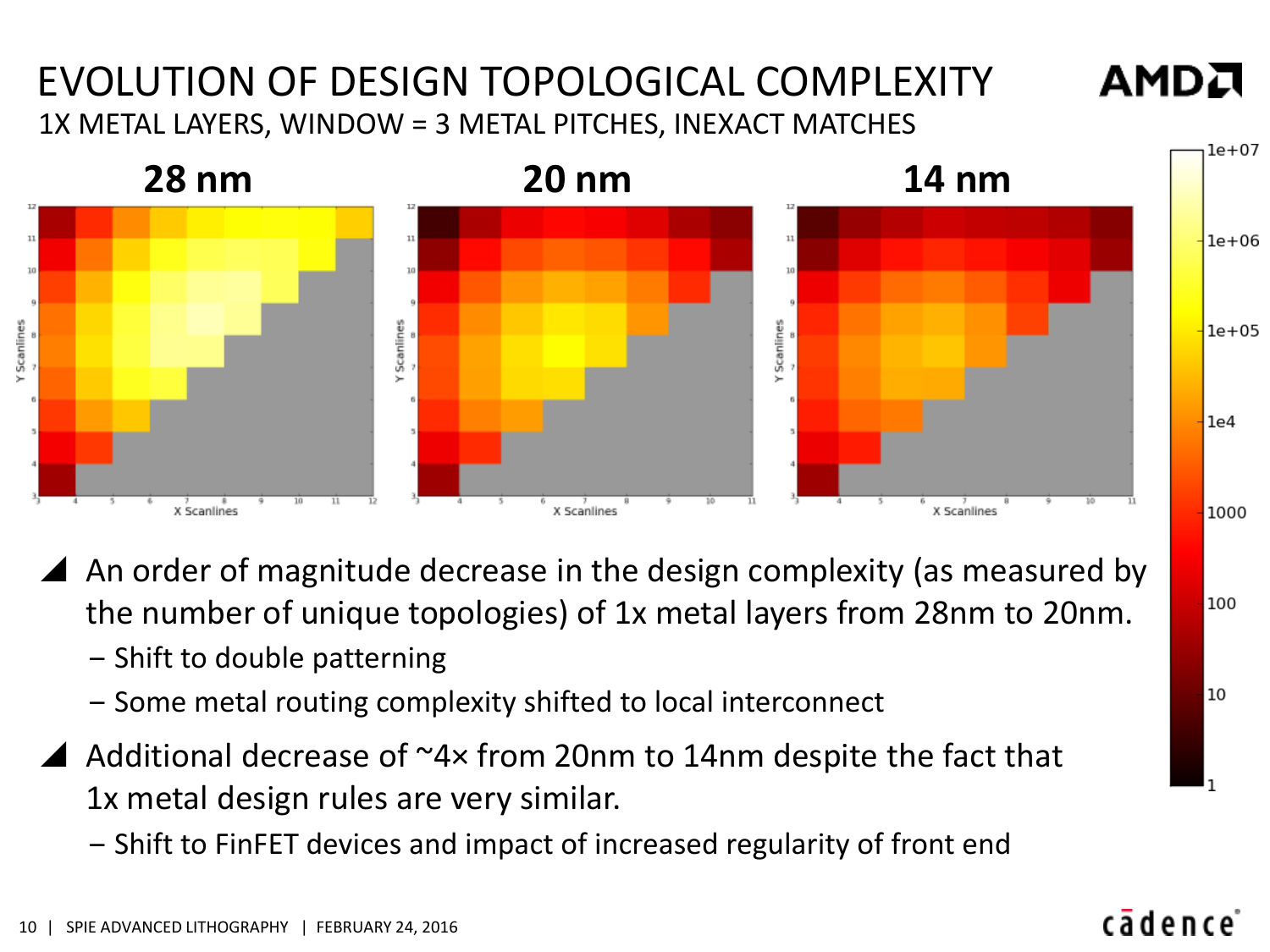# DISTRIBUTION OF TOPOLOGY COUNTS 14NM DIGITAL BLOCK, 1X METAL LAYERS



# cādence®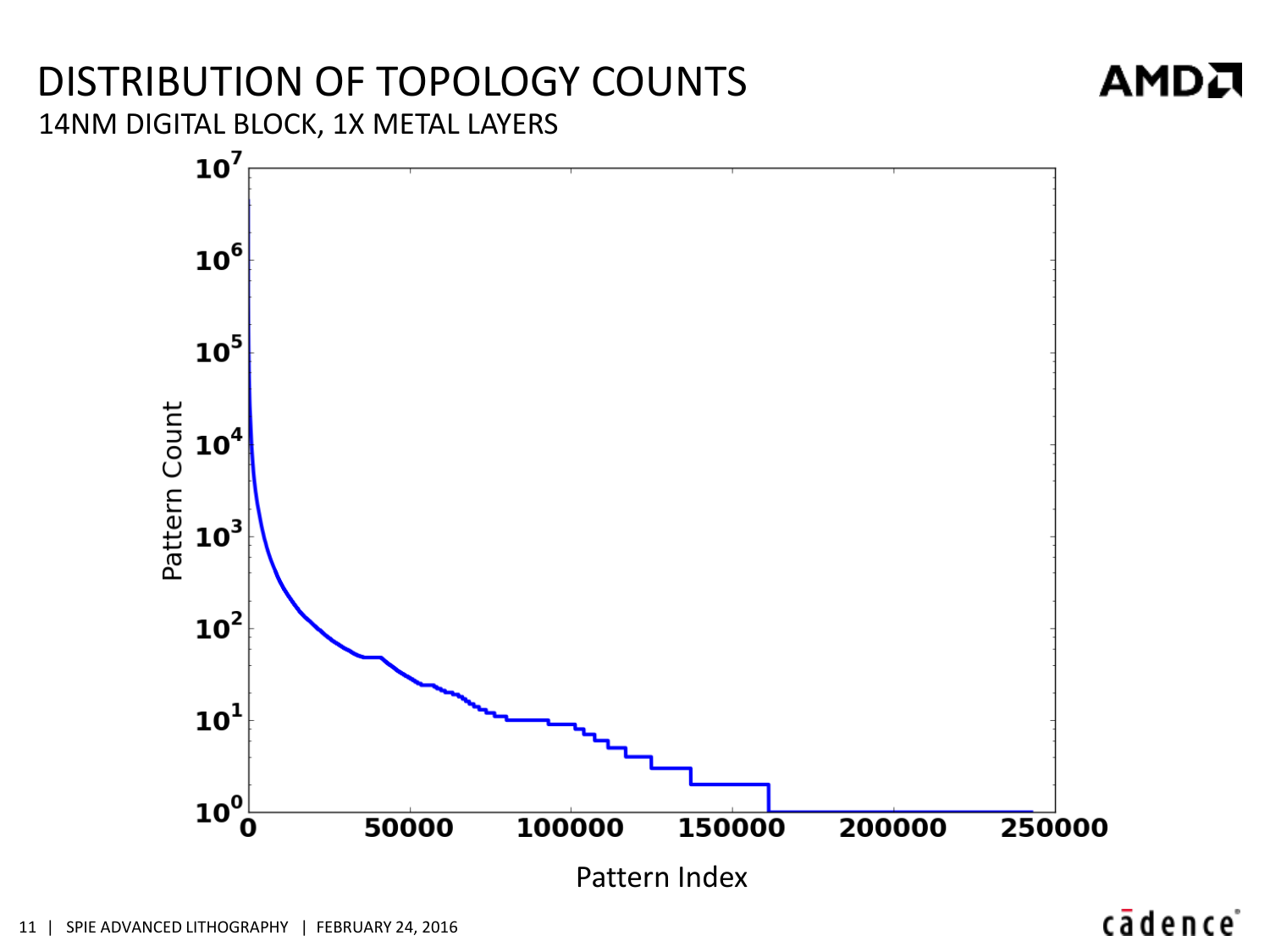# PATTERN SPACE SIZE

# **X Y Total Possible Reduced Space\*** 3 3 512 38 (7%) 3 4 4,096 299 (7%) 3 5 32,768 1,716 (5%) 3 6 262,144 9,044 (3%) 3 7 2,097,152 49,610 (2%) 3 8 16,777,216 267,390 (2%) 3 9 134,217,728 1,452,652 (1%) 3 10 1,073,741,824 7,864,304 (1%) 4 4 65,536 1,900 (3%) 4 5 1,048,576 43,428 (4%) 4 6 16,777,216 479,491 (3%) 4 7 268,435,456 5,202,792 (2%) 5 5 33,554,432 500,948 (1%)

If The number of possible patterns in each topological family grows very rapidly with topological complexity.

\*Reduced space removes duplicates due to rotation or mirroring and non-physical patterns.

# cādence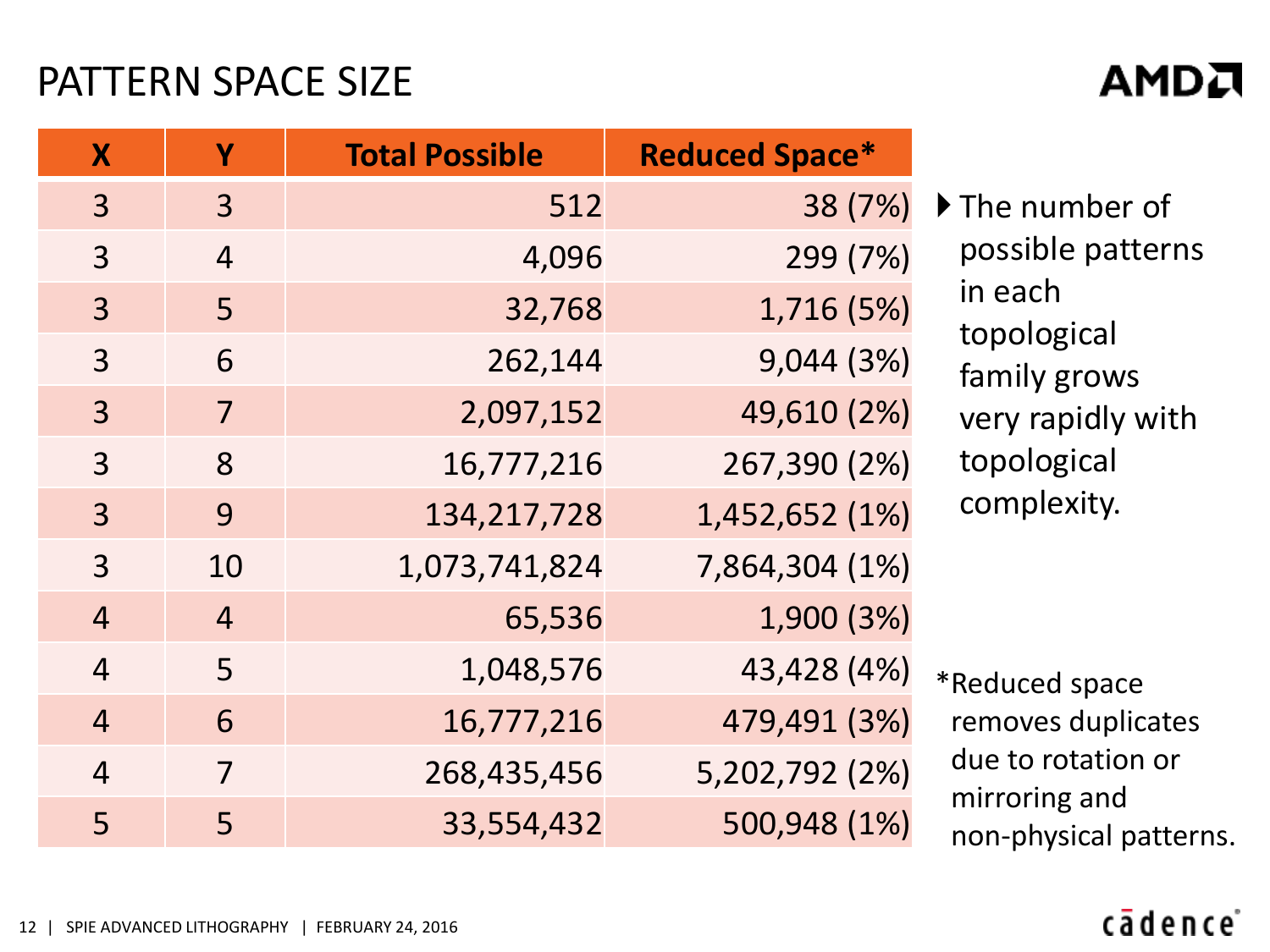# PATTERN SPACE COVERAGE 1X METAL LAYERS, WINDOW = 3 METAL PITCHES, EXACT MATCHES



## **14nm APU (CPU + GPU + Northbridge etc.) product design**



- Despite the highest raw count of unique patterns occurring for pattern topologies in the 6×7 family the coverage of the total pattern space is quite low in that region.
- Pattern coverage near 100% for basic topologies (3×3) but drops off quickly.

# cādence<sup>®</sup>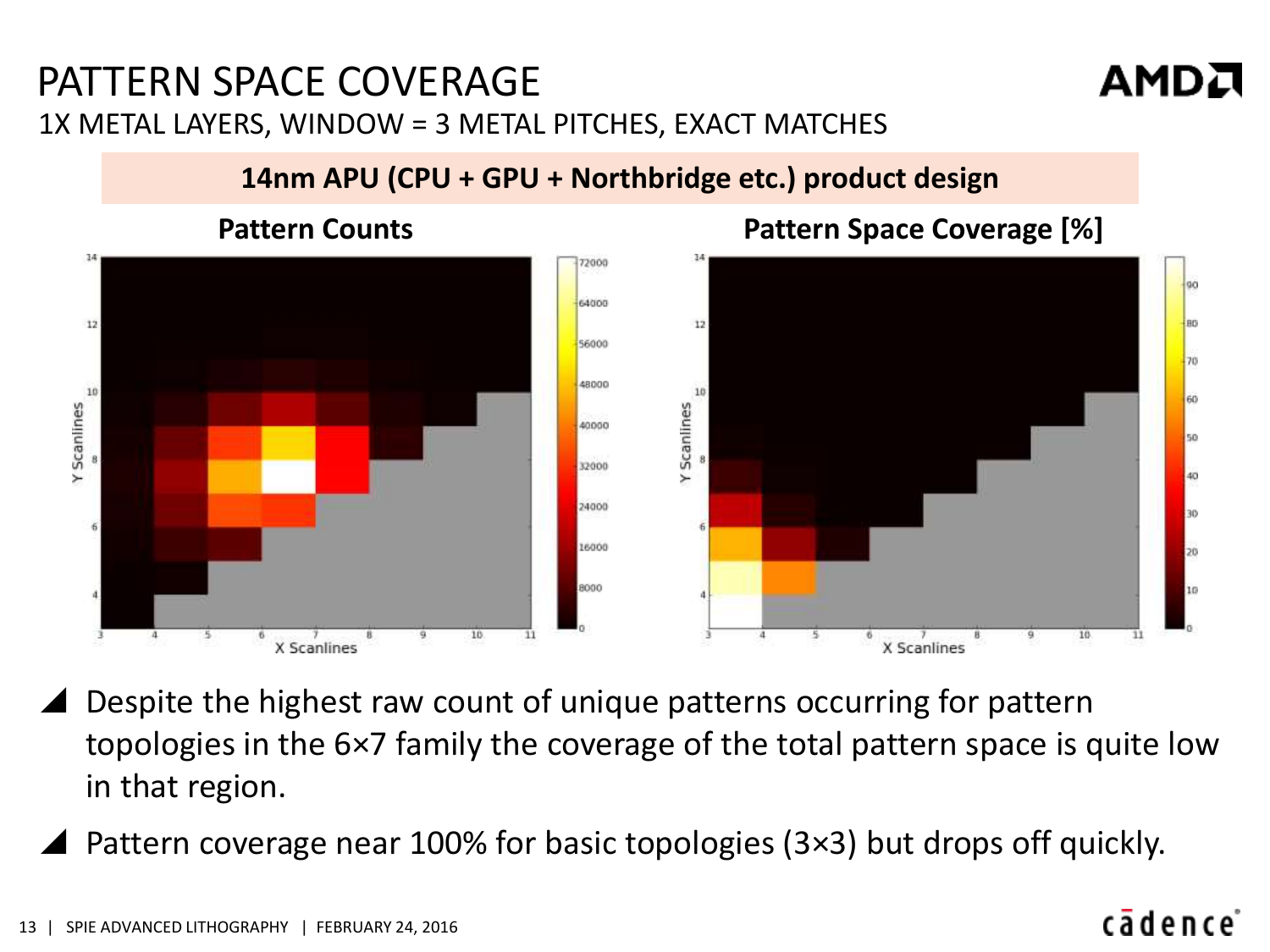# IDENTIFICATION OF LAYOUT DIFFERENCES

### **Masdows** Toyota **Adviser** overlay.oas / merged\_layouts solidade dila ALL MANAGER letrau Mood File Windows Tools from Third X: 434,980 Y: 401.300 inar Jaycee Elver Data wint fall **Use cases**lear from 41 **Saw Bisilin** 1. Identify regions where customer has modified sensitive IP **Inaw Second** 2. Give OPC engineers regions that Open overlay.oas need more analysis Close Data Select Cell 3. Feed forward monitoring points to Open merged\_lay Close Cell process teams and FA Clear Orig Hlt Layer Display 4. Give entire team an indication of Cell Display Text Display how difficult a new tape-out will be, Text on Layer Inst Property especially ramping up a new OA: overlay.oas: 99 process  $\Box$  Oas :  $\mathbb{F}$  G Done

# **How do we define what is "new"?**

- **1. Topologically Different:** Patterns that have never been seen before
- **2. Dimensionally Different:** Patterns whose dimensions are outside the range of what has been seen before

# cādence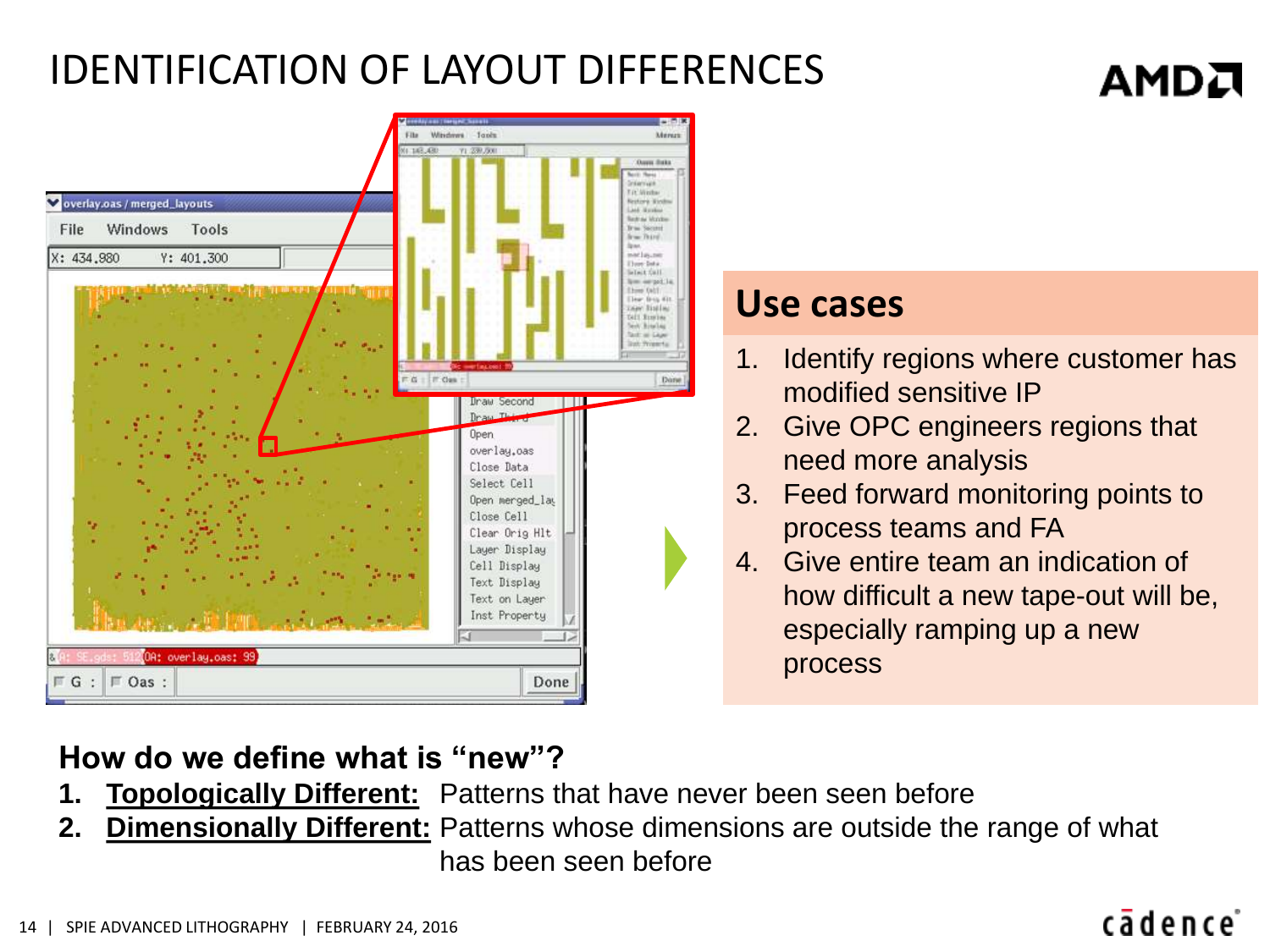# HOW CAN WE IDENTIFY WHAT IS "NEW" IN AN INCOMING DESIGN THAT WE HAVE NEVER SEEN BEFORE?

Pattern Capture



# cādence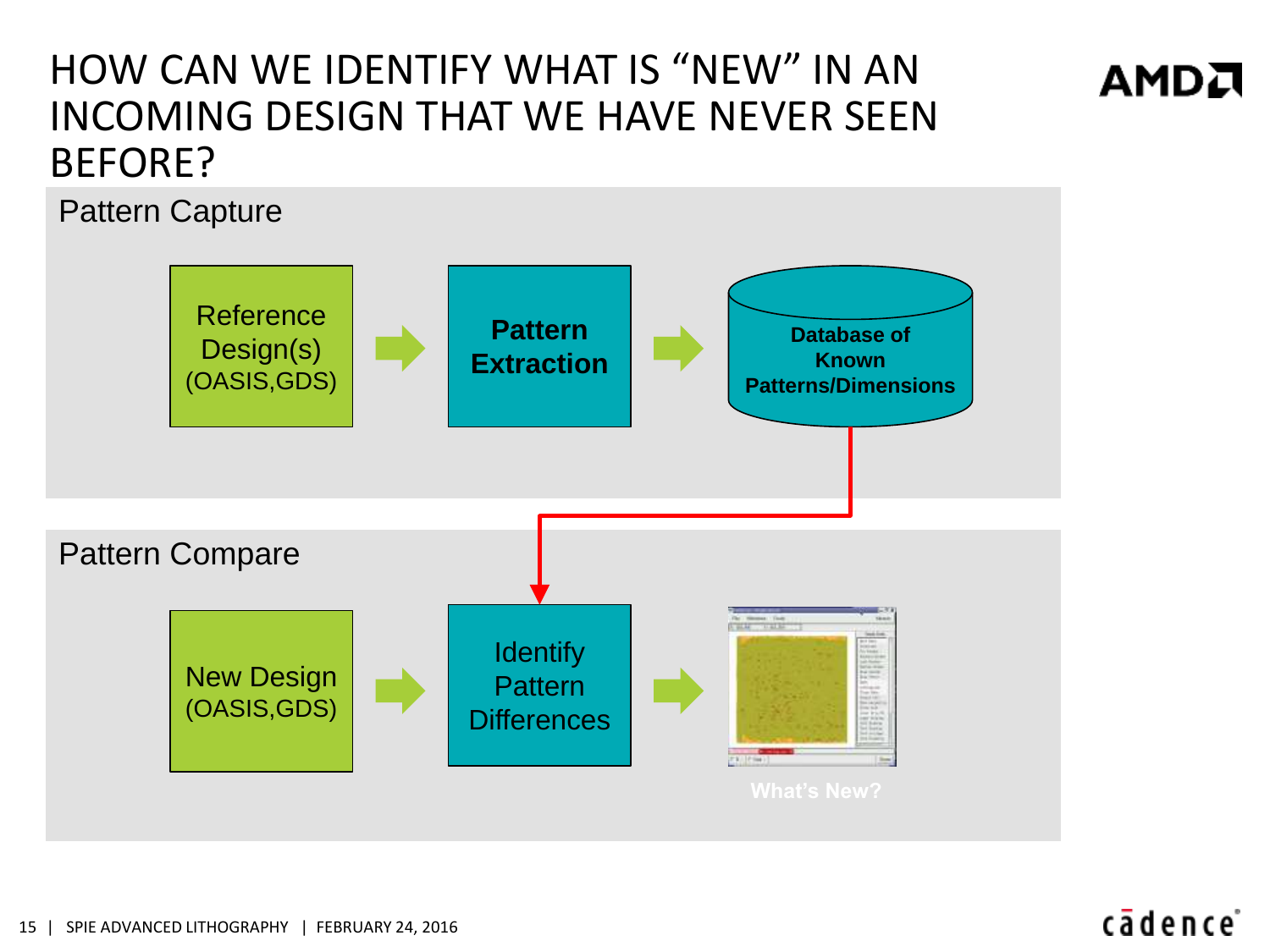# AUTOMATIC IDENTIFICATION OF REPRESENTATIVE LAYOUT DIFFERENCES

**Each red point is a representative pattern present only in new design**



**Pattern extraction target (digital block)**

**AMDA**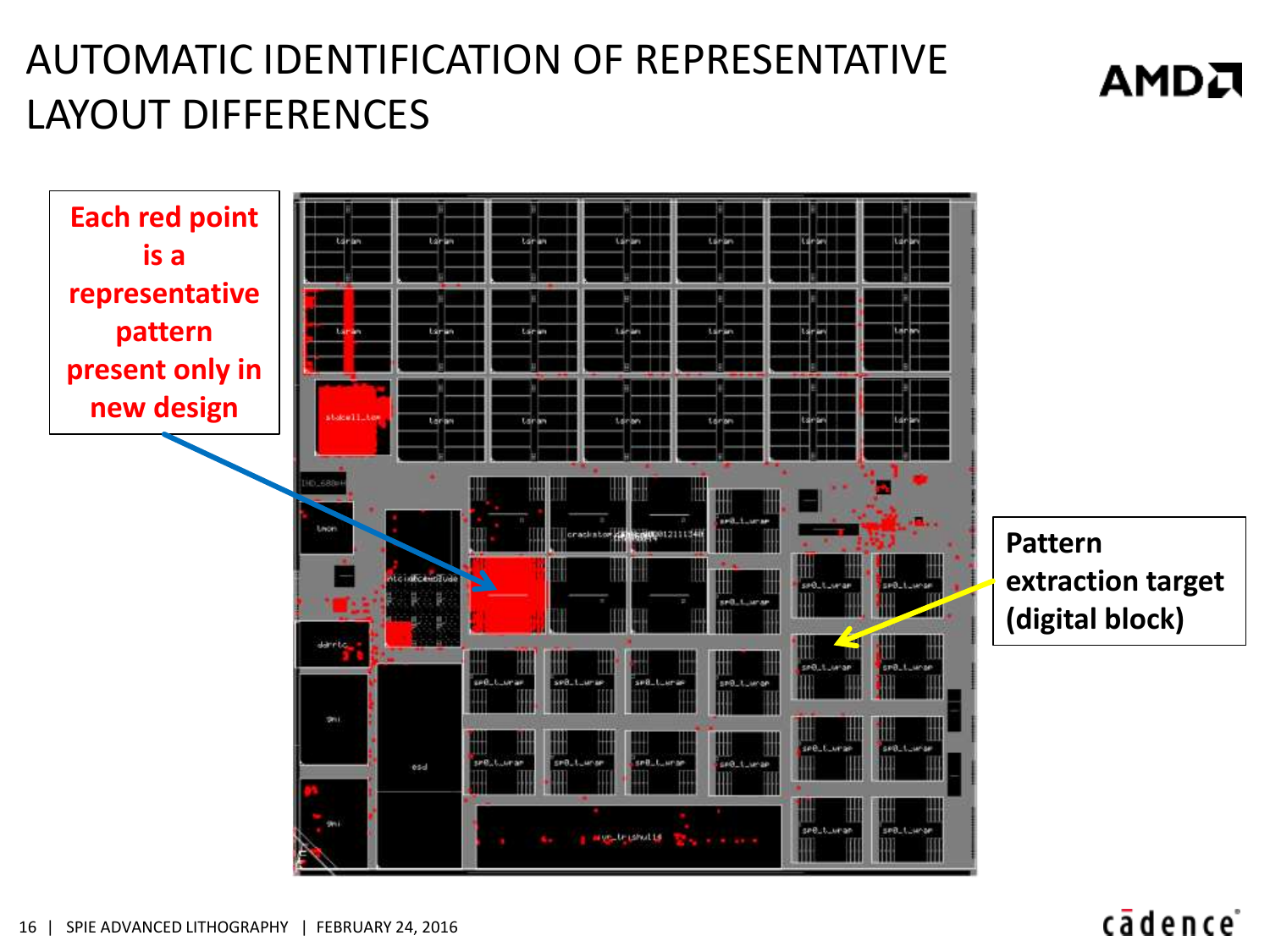# AUTOMATIC IDENTIFICATION OF REPRESENTATIVE LAYOUT DIFFERENCES



# cādence<sup>®</sup>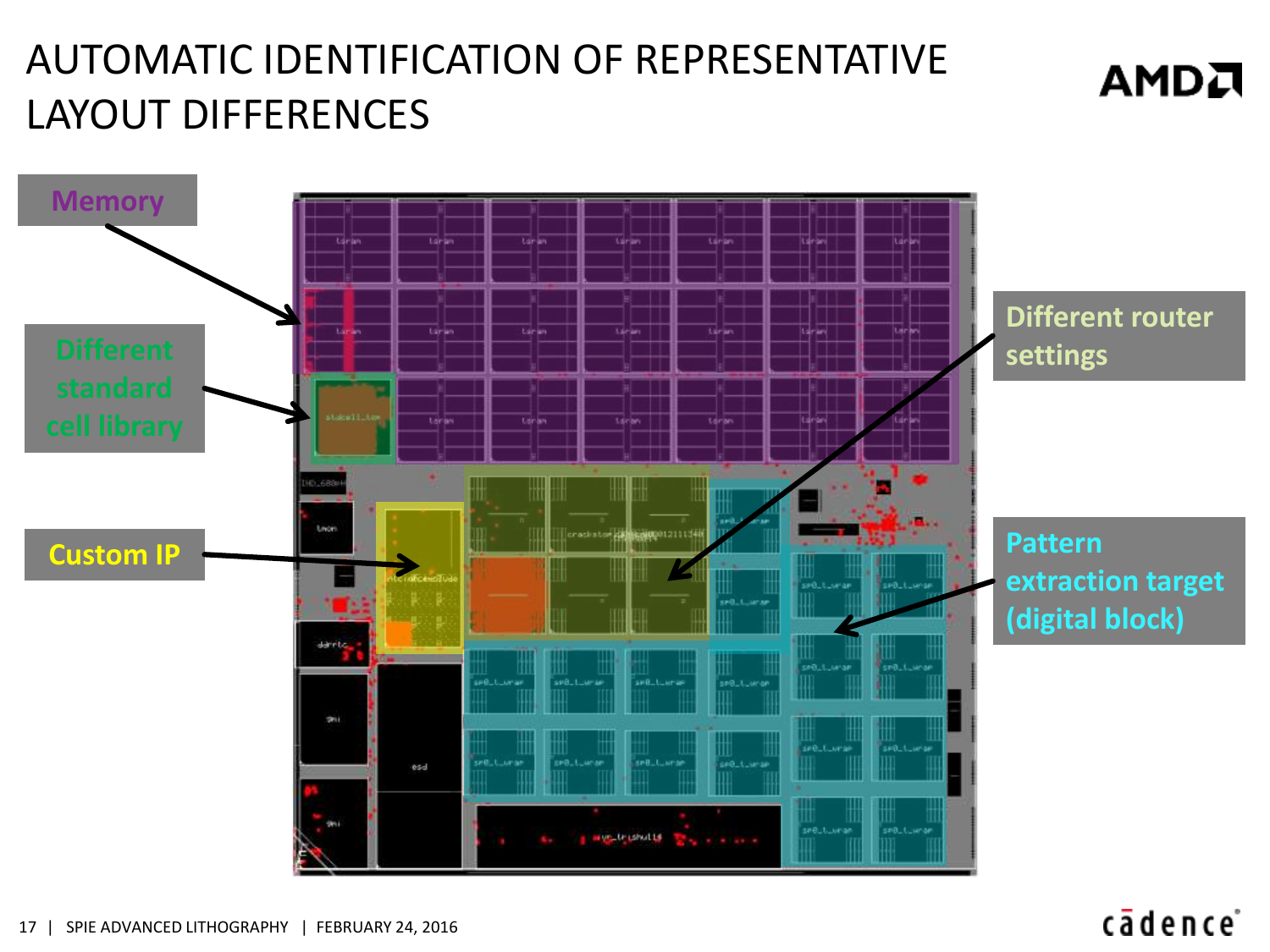# TOPOLOGICAL DESIGN COMPARISON 1X METAL LAYERS, WINDOW SIZE = 3 METAL PITCHES, INEXACT MATCHES



# cādence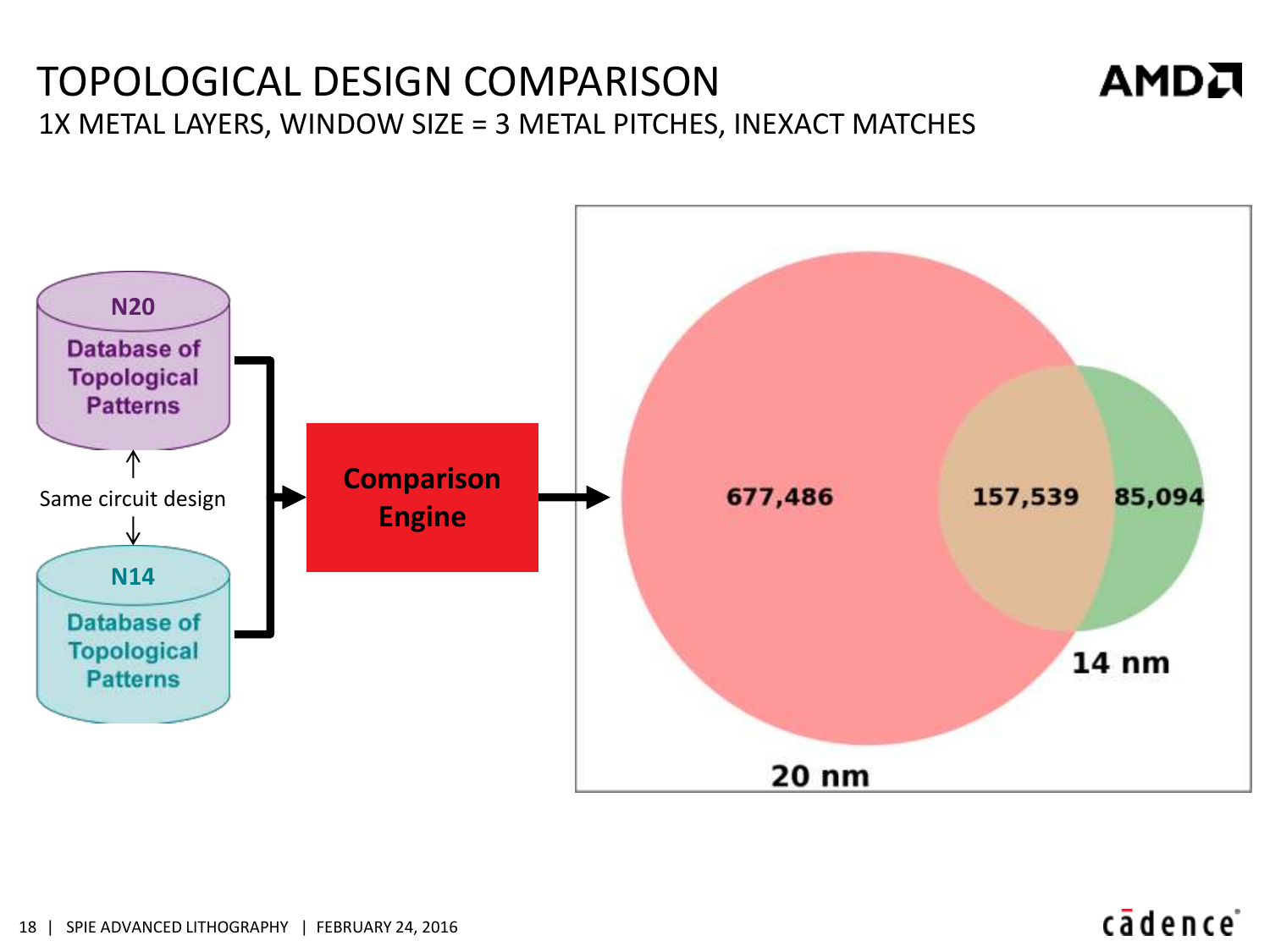# COMPARISON OF TEST CHIP TO PRODUCT TOPOLOGIES AMDA 1X METAL LAYERS, WINDOW SIZE = 3 METAL PITCHES, INEXACT MATCHES



Once patterns captured, comparisons performed in < 1 hour

19 | SPIE ADVANCED LITHOGRAPHY | FEBRUARY 24, 2016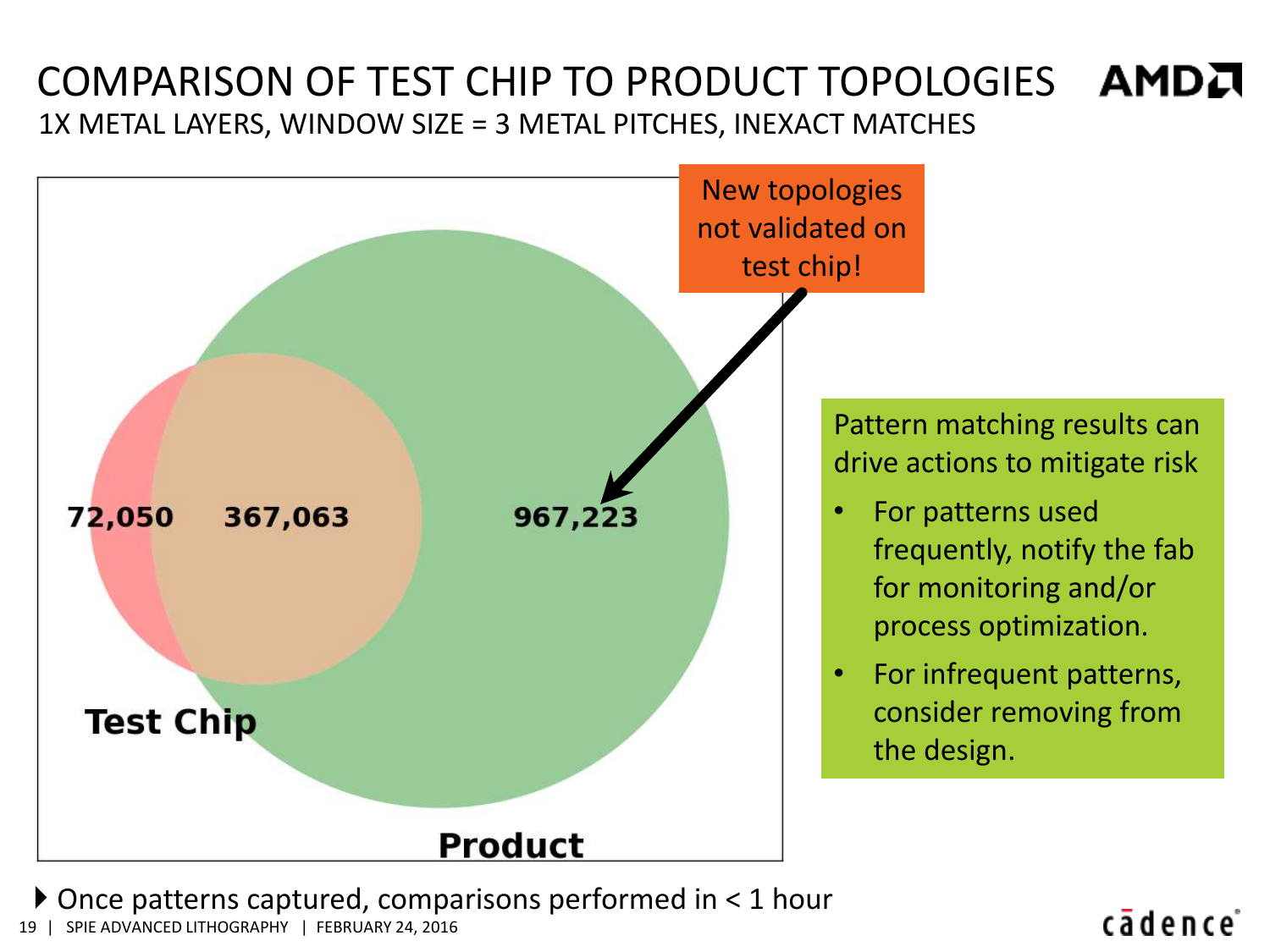# COMPARISON OF PRODUCT DESIGN STYLES 1X METAL LAYERS, WINDOW SIZE = 3 METAL PITCHES

# **Inexact matching Exact matching**



# cādence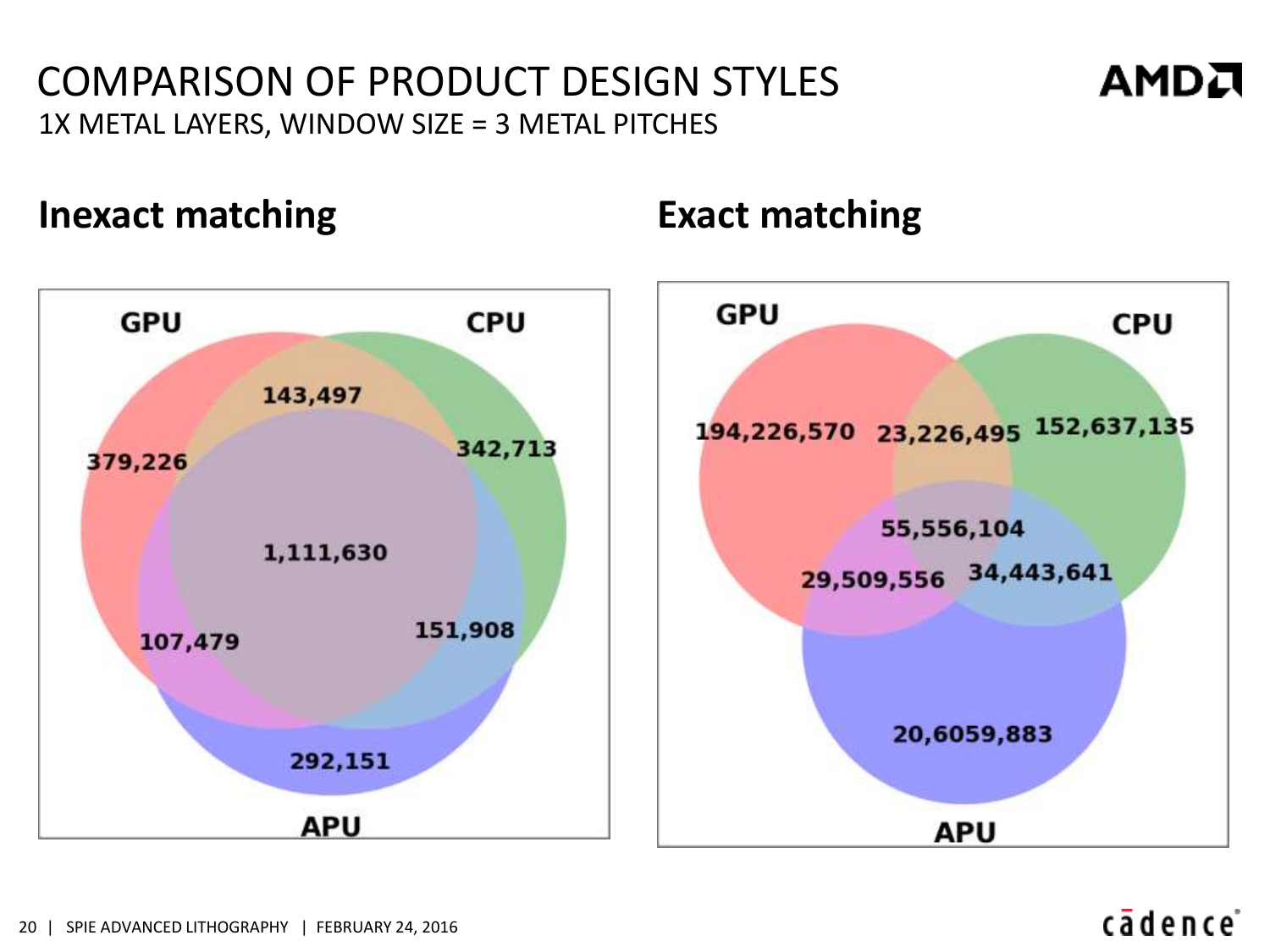- Topological pattern analysis provides powerful tools for measuring physical design complexity.
- ▲ Pattern extraction can be used to identify all unique pattern topologies (with or without specific dimensions) in a layout.
	- ‒ Measurable decrease in 1x metal design complexity from 28nm to 20nm to 14nm confirms that layouts are becoming more regular.
- Extracted pattern topologies can be compared between layouts to identify differences and commonalities.
	- ‒ May be used to identify potential risks and/or drive improved layout regularity.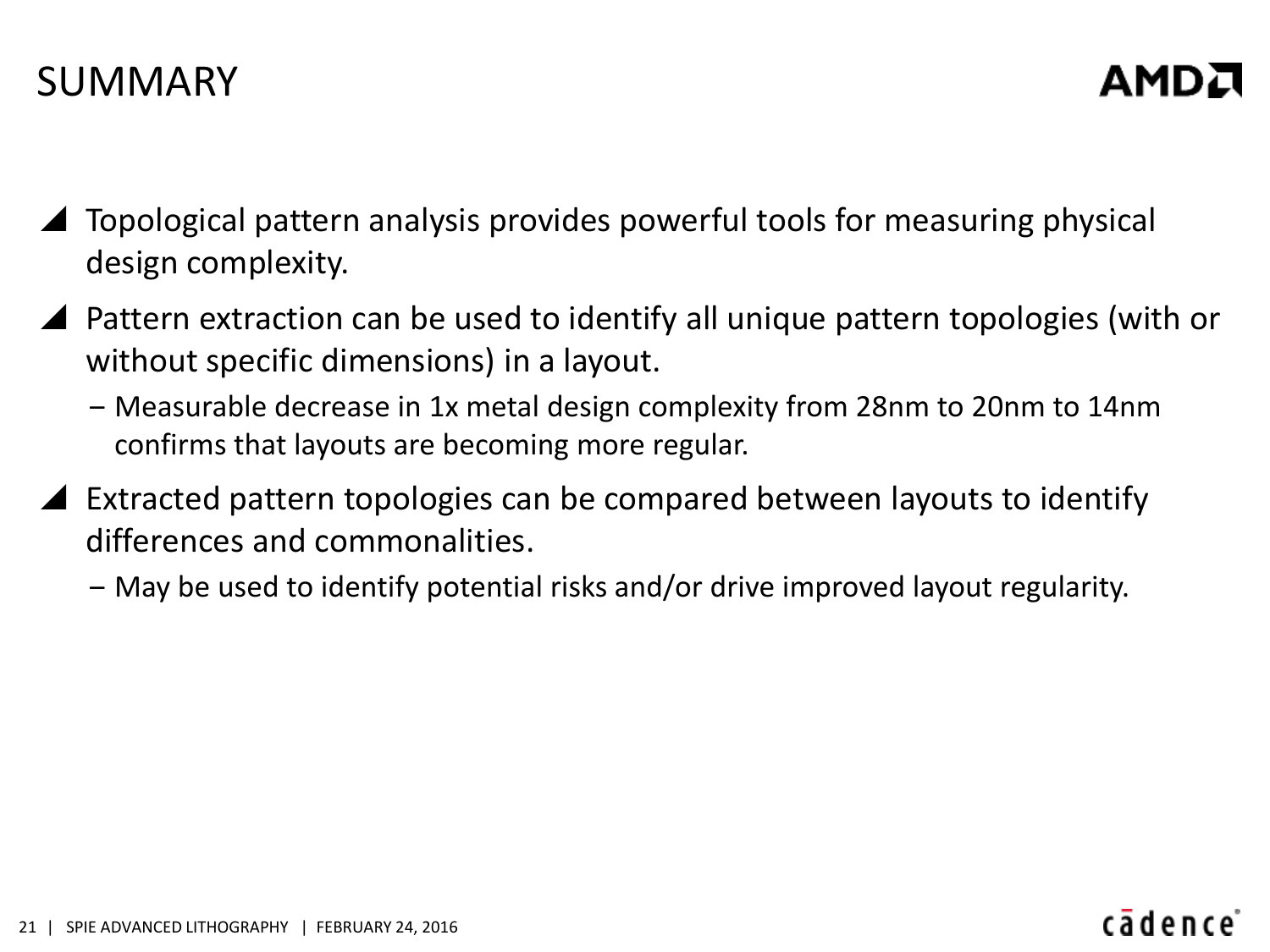# AMDZ